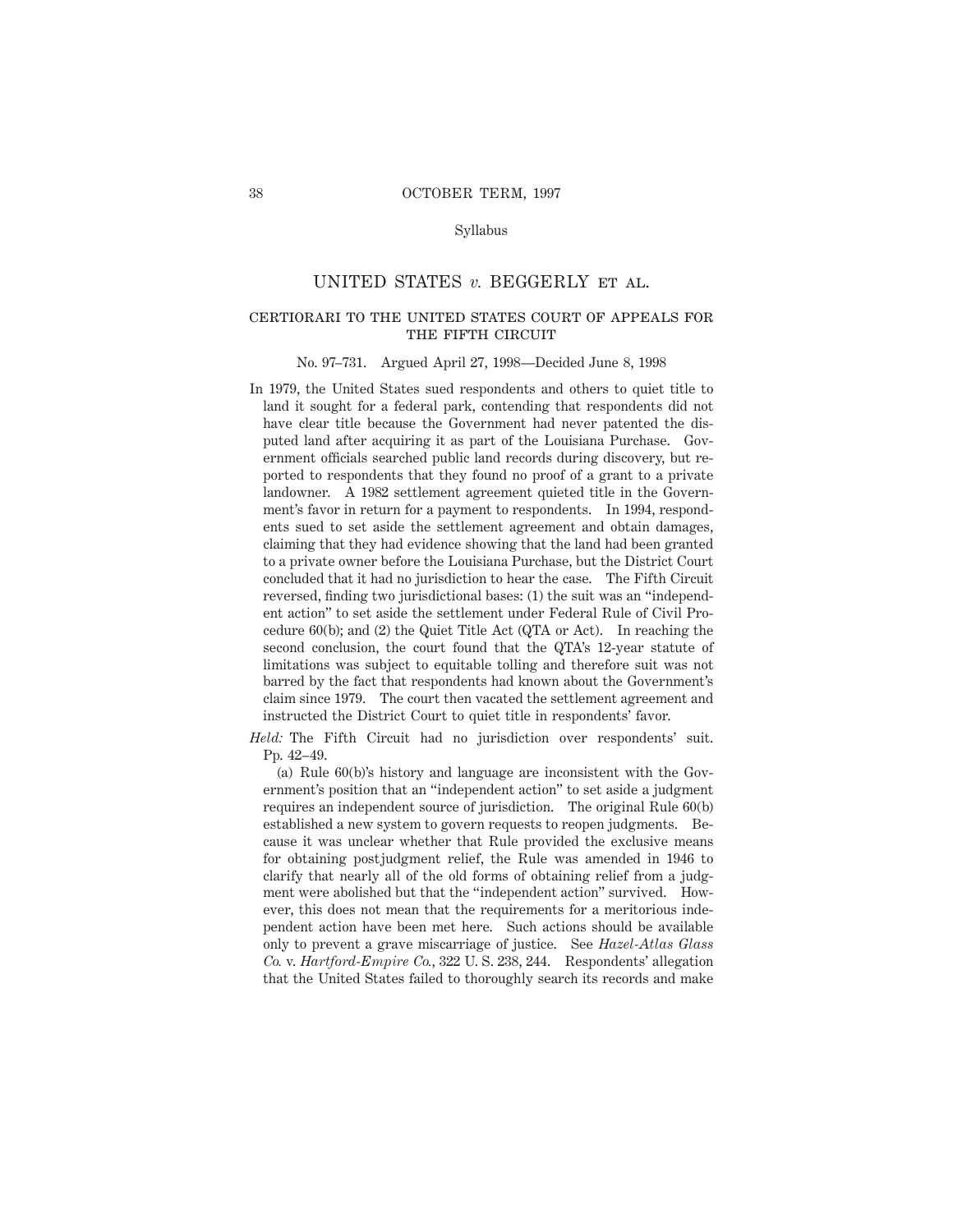full disclosure to the District Court regarding the land grant obviously does not approach this demanding standard. Pp. 42–47.

(b) Equitable tolling is not available in a QTA suit. Such tolling is not permissible where it is inconsistent with the relevant statute's text. The QTA's express 12-year statute of limitations runs from the date the plaintiff or his predecessor in interest "knew or should have known" of the United States' claim. 28 U.S.C.  $\S 2409(g)$ . Thus, the Act has already effectively allowed for equitable tolling. See *Irwin* v. *Department of Veterans Affairs,* 498 U. S. 89, 96. Given this fact and the QTA's unusually generous limitations period, extension of the statutory period would be unwarranted. Pp. 47–49.

114 F. 3d 484, reversed and remanded.

REHNQUIST, C. J., delivered the opinion for a unanimous Court. STEvens, J., filed a concurring opinion, in which Souter, J., joined, post, p. 49.

*Paul R. Q. Wolfson* argued the cause for the United States. With him on the briefs were *Solicitor General Waxman, Deputy Solicitor General Schiffer, Deputy Solicitor General Kneedler, Martin W. Matzen, William B. Lazarus, John D. Leshy,* and *Margaret P. Fondry.*

*Ernest G. Taylor, Jr.,* argued the cause for respondents. With him on the brief were *Robert M. Arentson, Jr.*, and *Nancie G. Marzulla.*

CHIEF JUSTICE REHNQUIST delivered the opinion of the Court.

In 1979, the United States brought a quiet title action (the *Adams* litigation) in the Southern District of Mississippi against respondents and nearly 200 other defendants. On the eve of trial, the Government and respondents entered into a settlement whereby title to the disputed land was quieted in favor of the United States in return for a payment of \$208,175.87. Judgment was entered based on this settlement agreement. In 1994, some 12 years after that judgment, respondents sued in the District Court to set aside the settlement agreement and obtain a damages award for the disputed land. Their claims for relief were based on the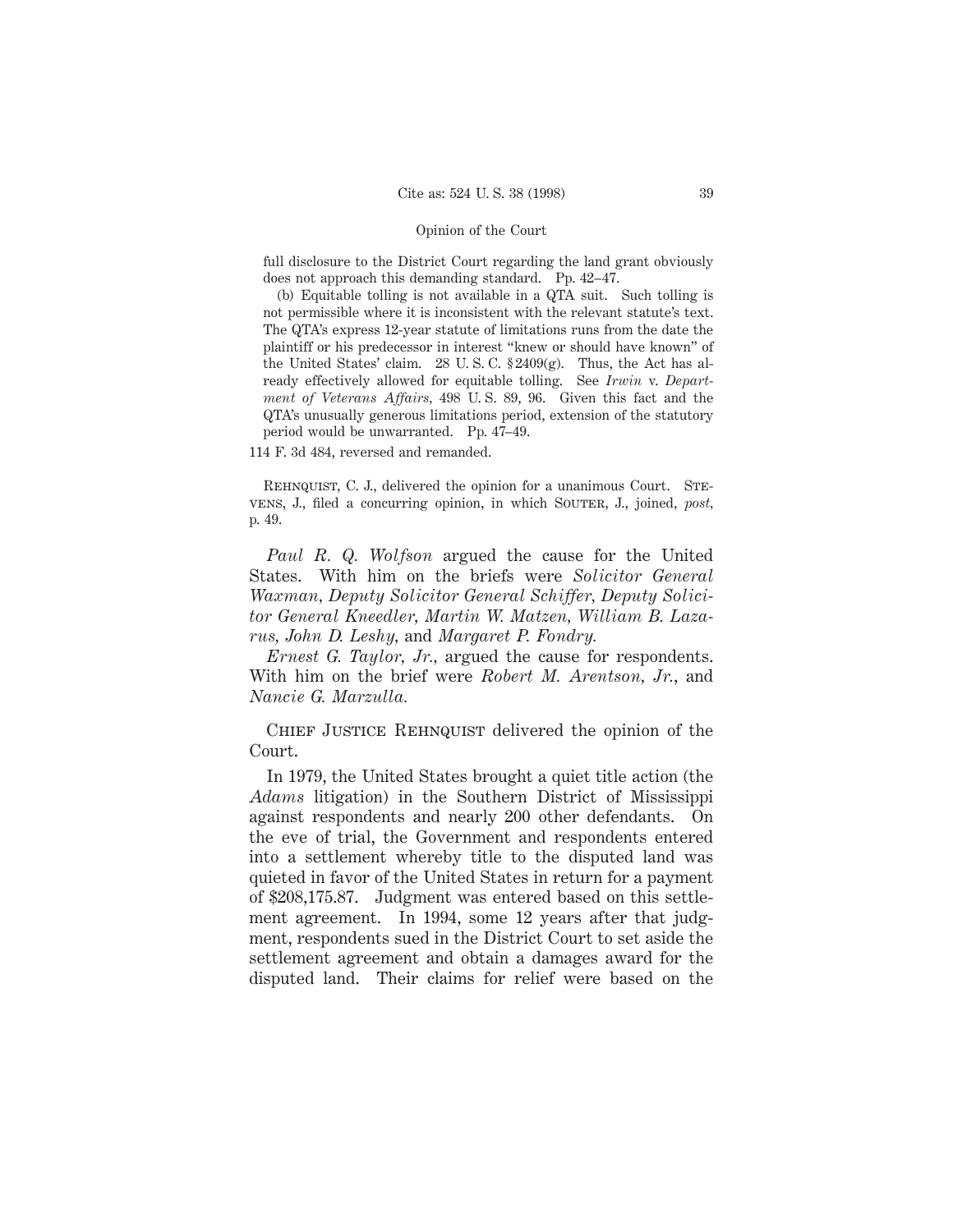court's ancillary jurisdiction, relating back to the *Adams* litigation, and on the Quiet Title Act (QTA). 28 U. S. C. § 2409a. We hold that respondents were not entitled to relief on either of these grounds.

The land in dispute between the United States and respondents is located on Horn Island. Situated in the Gulf of Mexico approximately 13 miles southwest of Pascagoula, Horn Island is currently within the State of Mississippi. It was, at various times during the late 18th and early 19th centuries, controlled by France, Britain, and Spain. It is part of the territory that came under the control of the United States as a result of the Louisiana Purchase of 1803. In 1950, Clark Beggerly, respondents' predecessor-ininterest, purchased color of title to two tracts of land on Horn Island at a tax sale in Jackson County. Beggerly paid \$51.20 for one 626-acre tract. He and a friend also purchased a second tract for \$31.25. Beggerly retained 103 acres upon a later division of this second tract.

In 1971, Congress enacted legislation authorizing the Department of the Interior to create the Gulf Islands National Seashore, a federal park on lands that include Horn Island. 16 U. S. C. § 459h. The legislation authorized the Secretary of the Interior to acquire privately owned lands within the proposed park's boundaries. § 459h–1. The National Park Service (NPS) began negotiating with respondents to purchase the land. Before any deal could be completed, however, the NPS learned that the United States Government had never patented the property. Believing that this meant that respondents could not have had clear title, the NPS backed out of the proposed deal.

During discovery in the *Adams* litigation, respondents sought proof of their title to the land. Government officials searched public land records and told respondents that they had found nothing proving that any part of Horn Island had ever been granted to a private landowner. Even after the settlement in the *Adams* litigation, however, respondents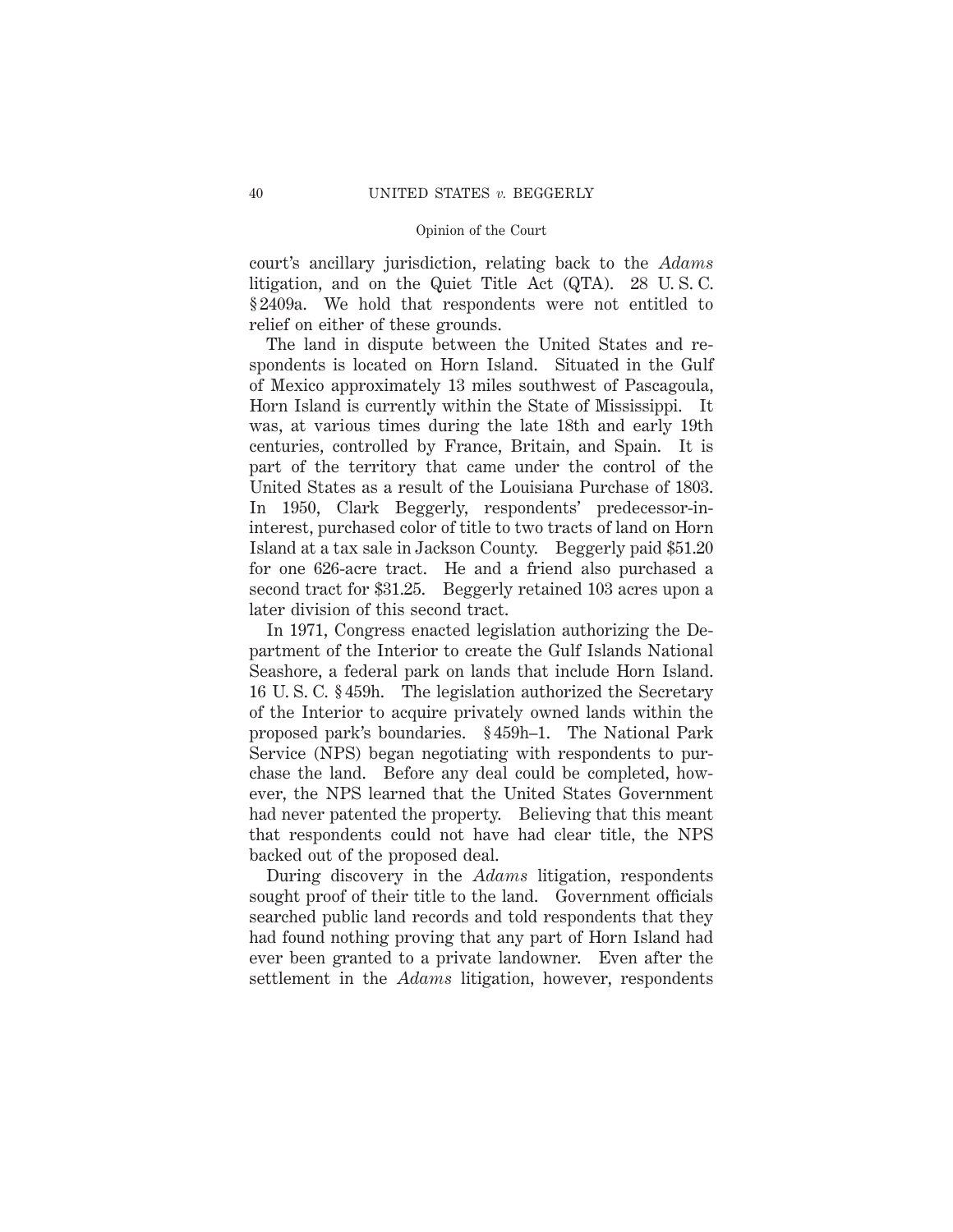continued to search for evidence of a land patent that supported their claim of title. In 1991 they hired a genealogical record specialist to conduct research in the National Archives in Washington. The specialist found materials that, according to her, showed that on August 1, 1781, Bernardo de Galvez, then the Governor General of Spanish Louisiana, granted Horn Island to Catarina Boudreau. If the land had been granted to a private party prior to 1803, title presumably could not have passed to the United States as a result of the Louisiana Purchase. Respondents believed that the Boudreau grant proved that their claim to the disputed land was superior to that of the United States.

Armed with this new information, respondents filed a complaint in the District Court on June 1, 1994. They asked the court to set aside the 1982 settlement agreement and award them damages of "not less than \$14,500 per acre" of the disputed land. App. 26. The District Court concluded that it was without jurisdiction to hear respondents' suit and dismissed the complaint.

The Court of Appeals reversed. It concluded that there were two jurisdictional bases for the suit. First, the suit satisfied the elements of an "independent action," as the term is used in Federal Rule of Civil Procedure 60(b). According to the Court of Appeals, those elements are:

"(1) a judgment which ought not, in equity and good conscience, to be enforced; (2) a good defense to the alleged cause of action on which the judgment is founded; (3) fraud, accident, or mistake which prevented the defendant in the judgment from obtaining the benefit of his defense; (4) the absence of fault or negligence on the part of the defendant; and (5) the absence of any adequate remedy at law." 114 F. 3d 484, 487 (CA5 1997).

In its view, the settlement agreement could therefore be set aside. Second, the Court of Appeals concluded that the QTA conferred jurisdiction. The QTA includes a 12-year statute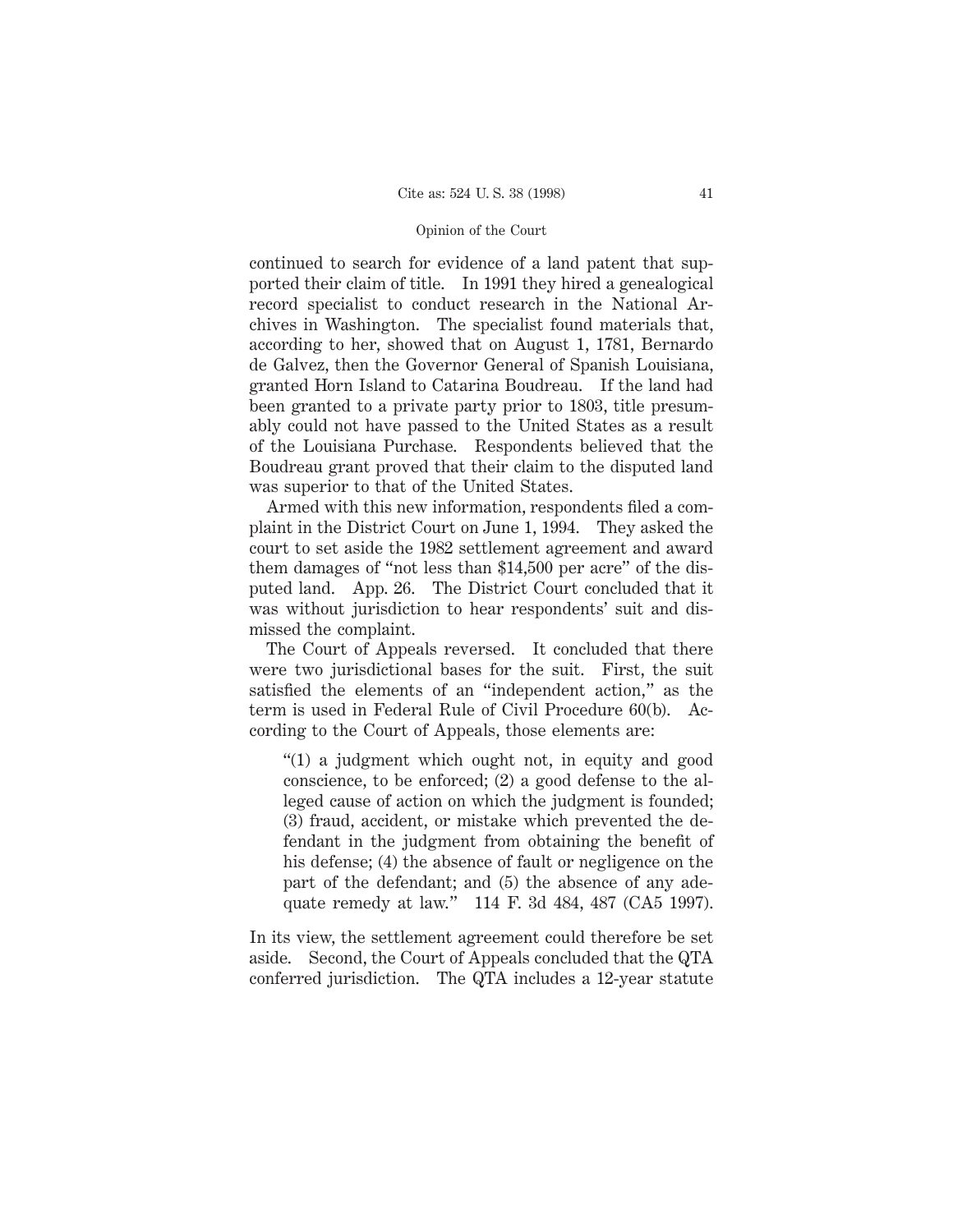of limitations, which begins to run from the date the plaintiff knows or should have known about the claim of the United States. 28 U. S. C. § 2409a(g). The Court of Appeals noted that respondents knew about the Government's claim for more than 12 years before it filed this suit, but concluded that the 12-year statute was subject to equitable tolling and should be tolled in this case.

Satisfied as to its jurisdiction, the Court of Appeals then addressed the merits. Relying on the Boudreau grant, the court concluded that the "United States has no legitimate claim to the land [and that] the validity of the Beggerlys' title is a legal certainty." 114 F. 3d, at 489. It therefore vacated the settlement agreement and remanded the case to the District Court with instructions that it enter judgment quieting title in favor of respondents. One judge dissented. We granted certiorari, 522 U. S. 1038 (1998), and now reverse.

The Government's primary contention is that the Court of Appeals erred in concluding that it had jurisdiction over respondents' 1994 suit. It first attacks the lower court's conclusion that jurisdiction was established because the suit was an "independent action" within the meaning of Rule 60(b). The Government argues that an "independent action" must be supported by an independent source of jurisdiction, and, in the case of a suit against the United States, an independent waiver of sovereign immunity. Whereas the District Court had jurisdiction over the original *Adams* litigation because the United States was the plaintiff, 28 U. S. C. § 1345, there was no statutory basis for the Beggerlys' 1994 action, and the District Court was therefore correct to have dismissed it.

We think the Government's position is inconsistent with the history and language of Rule 60(b). Prior to the 1937 adoption of the Federal Rules of Civil Procedure, the availability of relief from a judgment or order turned on whether the court was still in the same "term" in which the challenged judgment was entered. If it was, the judge "had ple-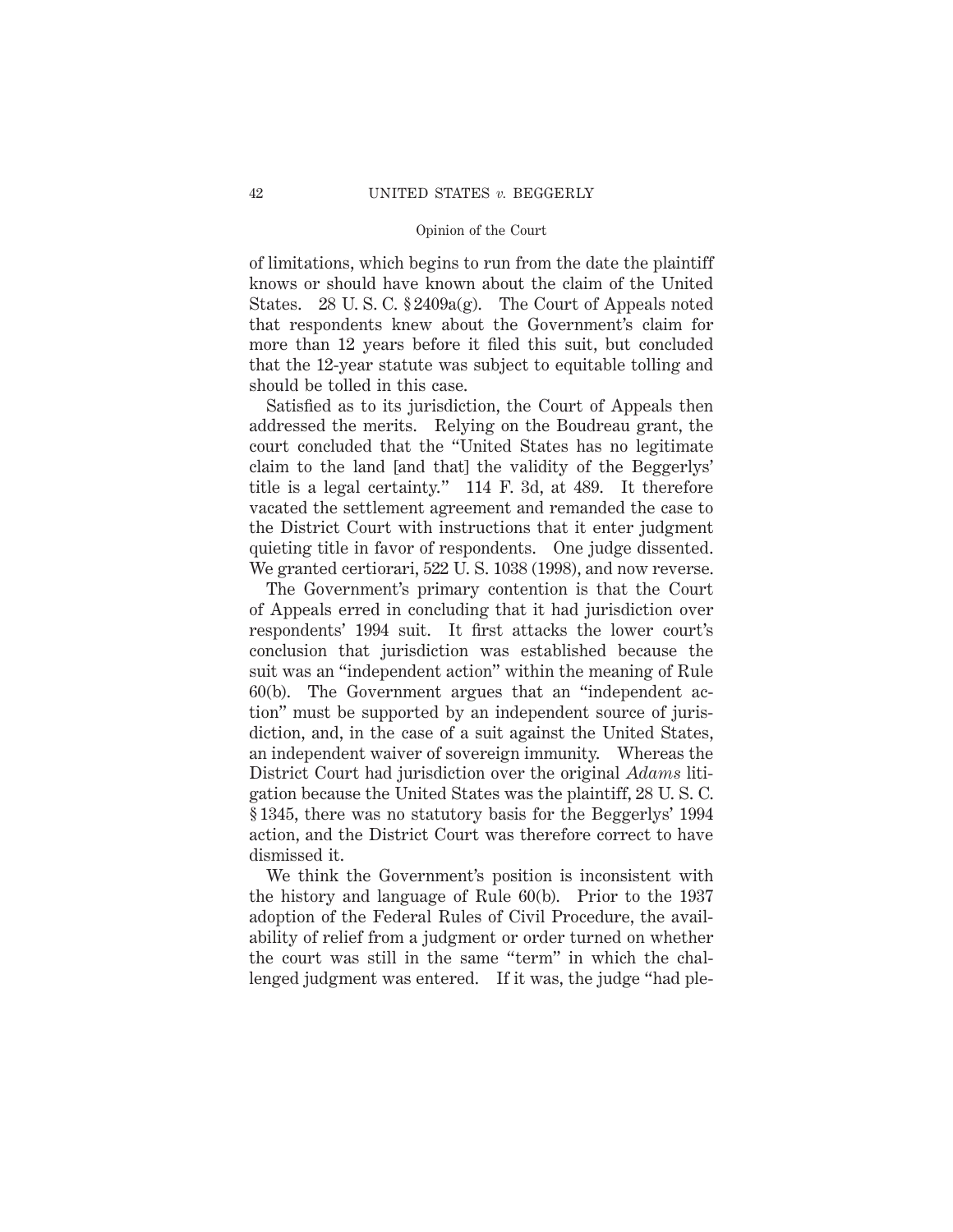nary power . . . to modify his judgment for error of fact or law or even revoke it altogether." *Zimmern* v. *United States,* 298 U. S. 167, 169–170 (1936). If the term had expired, resort had to be made to a handful of writs, the precise contours of which were "shrouded in ancient lore and mystery." Advisory Committee's Notes on 1946 Amdt. to Fed. Rule Civ. Proc. 60, 28 U. S. C. App., p. 787. The new Federal Rules of Civil Procedure did away with the notion that the continuation or expiration of a term of court had any affect on a court's power. Fed. Rule Civ. Proc. 6(c), rescinded 1966. New Rule  $60(b)^1$  sought to establish a new system to govern requests to reopen judgments. The original Rule 60(b) provided:

"(b) Mistake; Inadvertence; Surprise; Excusable Neglect. On motion the court, upon such terms as are just, may relieve a party or his legal representative from a judgment, order, or proceeding taken against him through his mistake, inadvertence, surprise, or excusable neglect. The motion shall be made within a reasonable time, but in no case exceeding six months after such judgment, order, or proceeding was taken. A motion under this subdivision does not affect the finality of a judgment or suspend its operation. This rule does not limit the power of a court (1) to entertain an action to relieve a party from a judgment, order, or proceeding, or (2) to set aside within one year, as provided in Section 57 of the Judicial Code, U. S. C., Title 28, § 118, a judgment obtained against a defendant not actually personally notified." Fed. Rule Civ. Proc. 60(b) (1940).

In the years following the adoption of the Rules, however, courts differed over whether the new Rule 60(b) provided the exclusive means for obtaining postjudgment relief, or whether the writs that had been used prior to the adoption of

 $1$  Rule 60(a) dealt then, as it deals now, with relief from clerical mistakes in judgments.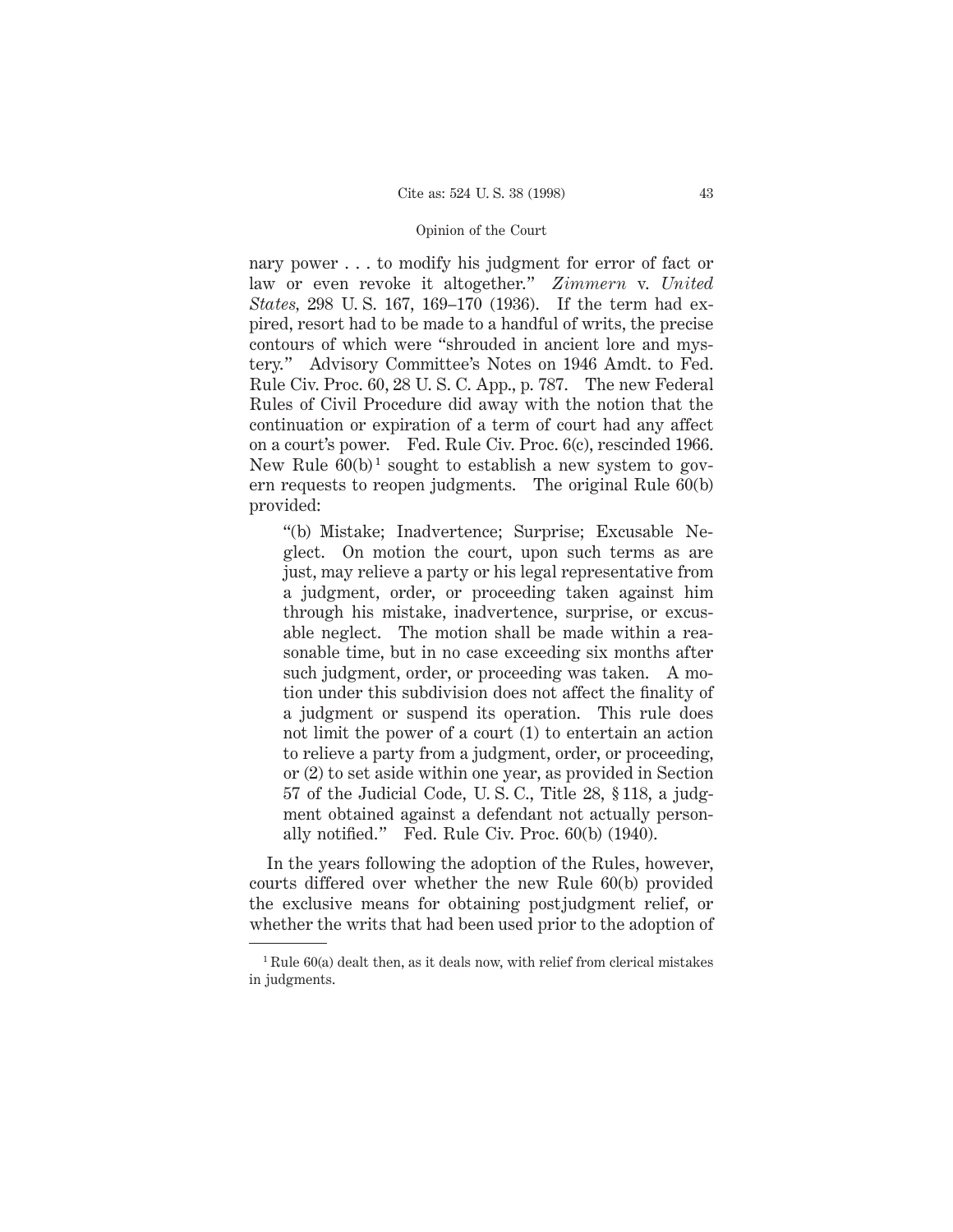the Federal Rules still survived. This problem, along with several others, was addressed in the 1946 amendment to Rule 60(b). The 1946 amendment revised the Rule to read substantially as it reads now:

"(b) Mistakes; Inadvertence; Excusable Neglect; Newly Discovered Evidence; Fraud, Etc. On motion and upon such terms as are just, the court may relieve a party or a party's legal representative from a final judgment, order, or proceeding for the following reasons: (1) mistake, inadvertence, surprise, or excusable neglect; (2) newly discovered evidence which by due diligence could not have been discovered in time to move for a new trial under Rule 59(b); (3) fraud (whether heretofore denominated intrinsic or extrinsic), misrepresentation, or other misconduct of an adverse party; (4) the judgment is void; (5) the judgment has been satisfied, released, or discharged, or a prior judgment upon which it is based has been reversed or otherwise vacated, or it is no longer equitable that the judgment should have prospective application; or (6) any other reason justifying relief from the operation of the judgment. The motion shall be made within a reasonable time, and for reasons (1), (2), and (3) not more than one year after the judgment, order, or proceeding was entered or taken. A motion under this subdivision (b) does not affect the finality of a judgment or suspend its operation. This rule does not limit the power of a court to entertain an independent action to relieve a party from a judgment, order, or proceeding, or to grant relief to a defendant not actually personally notified as provided in Title 28, U. S. C., § 1655, or to set aside a judgment for fraud upon the court. Writs of coram nobis, coram vobis, audita querela, and bills of review and bills in the nature of a bill of review, are abolished, and the procedure for obtaining any relief from a judgment shall be by motion as pre-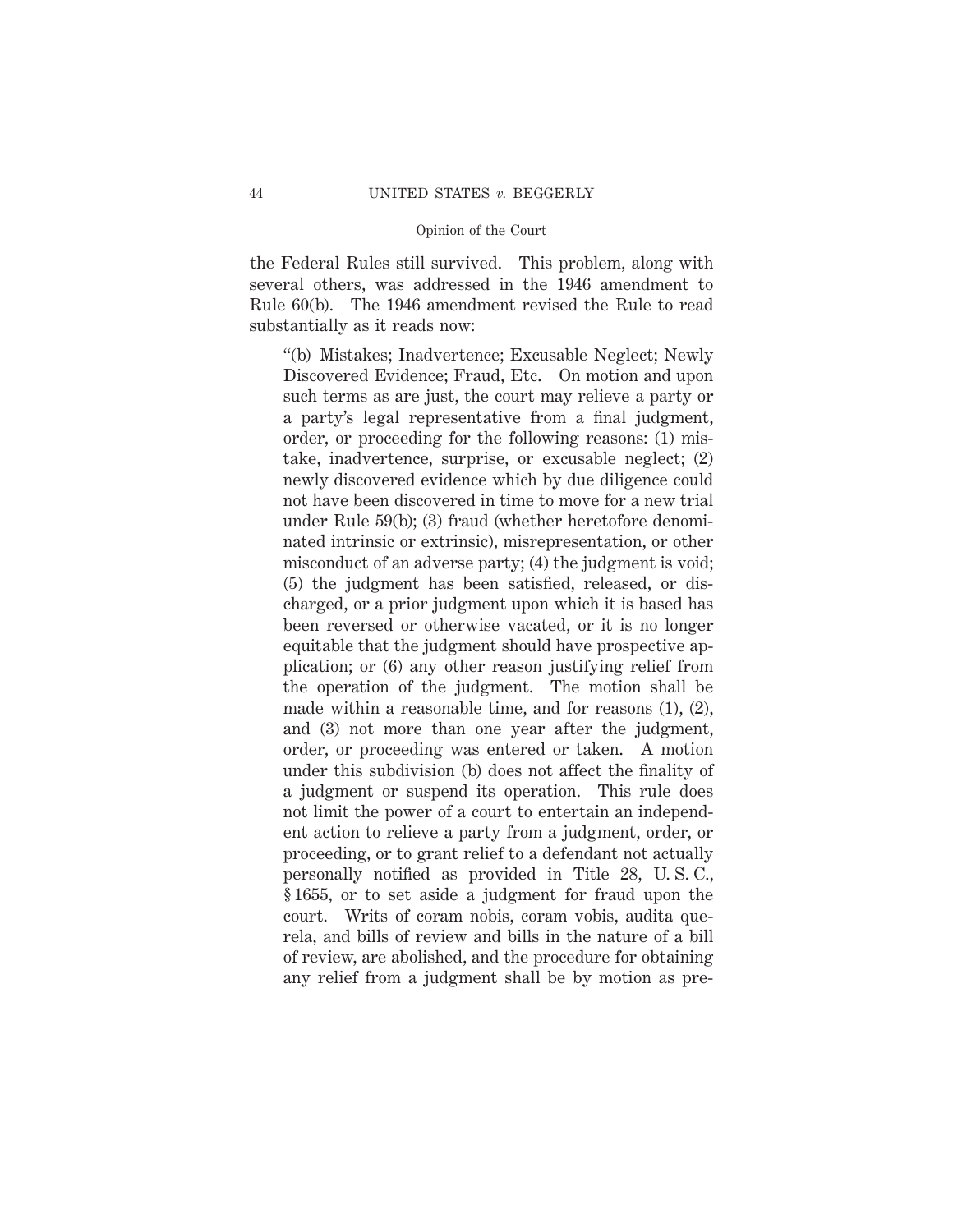scribed in these rules or by an independent action." Fed. Rule Civ. Proc. 60(b).

The new Rule thus made clear that nearly all of the old forms of obtaining relief from a judgment, *i. e., coram nobis, coram vobis, audita querela,* bills of review, and bills in the nature of review, had been abolished. The revision made equally clear, however, that one of the old forms, *i. e.,* the "independent action,"<sup>2</sup> still survived. The Advisory Committee notes confirmed this, indicating that "[i]f the right to make a motion is lost by the expiration of the time limits fixed in these rules, the only other procedural remedy is by a new or independent action to set aside a judgment upon those principles which have heretofore been applied in such an action." Advisory Committee's Notes, *supra,* at 787.

The "independent action" sounded in equity. While its precise contours are somewhat unclear, it appears to have been more broadly available than the more narrow writs that the 1946 amendment abolished. One case that exemplifies the category is *Pacific R. Co. of Mo.* v. *Missouri Pacific R. Co.*, 111 U.S. 505 (1884).<sup>3</sup>

In *Pacific* the underlying suit had resulted in a court decree foreclosing a mortgage on railroad property and ordering its sale. This Court enforced the decree and shortly thereafter the railroad company whose property had been foreclosed filed a bill to impeach for fraud the foreclosure decree that had just been affirmed. The bill alleged that the plaintiffs in the underlying suit had conspired with the attorney and directors of the plaintiff in the subsequent suit to ensure that the property would be forfeited. The plaintiff in the subsequent suit was a Missouri corporation, and it

<sup>2</sup> This form of action was also referred to as an "original action."

<sup>3</sup> The authorities that the Advisory Committee cited in its notes accompanying the 1946 amendment to the Rule list *Pacific* as an example of this cause of action. Moore & Rogers, Federal Relief from Civil Judgments, 55 Yale L. J. 623, 656 (1946); 3 J. Moore & J. Friedman, Moore's Federal Practice 3257, n. 12 (1938).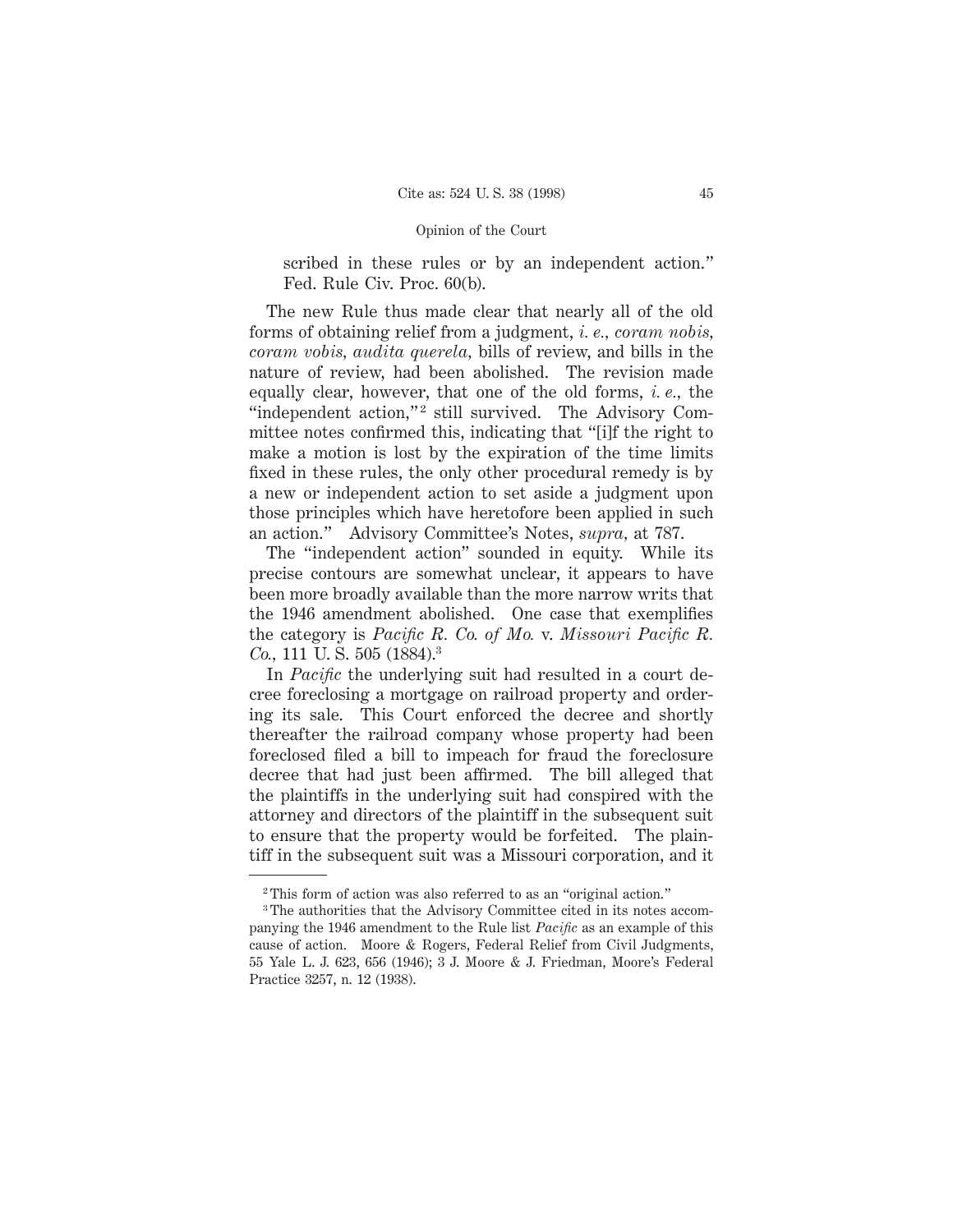named several other Missouri citizens as defendants in its bill seeking relief from the prior judgment.

When the matter reached this Court, we rejected the contention that the federal courts had no jurisdiction over the bill because the plaintiff and several of the defendants were from the same State. We first noted that there was no question as to the court's jurisdiction over the underlying suit, and then said:

"On the question of jurisdiction the [subsequent] suit may be regarded as ancillary to the [prior] suit, so that the relief asked may be granted by the court which made the decree in that suit, without regard to the citizenship of the present parties  $\dots$ . The bill, though an original bill in the chancery sense of the word, is a continuation of the former suit, on the question of the jurisdiction of the Circuit Court." *Id.,* at 522.

Even though there was no diversity, the Court relied on the underlying suit as the basis for jurisdiction and allowed the independent action to proceed. The Government is therefore wrong to suggest that an independent action brought in the same court as the original lawsuit requires an independent basis for jurisdiction.

This is not to say, however, that the requirements for a meritorious independent action have been met here. If relief may be obtained through an independent action in a case such as this, where the most that may be charged against the Government is a failure to furnish relevant information that would at best form the basis for a Rule 60(b)(3) motion, the strict 1-year time limit on such motions would be set at naught. Independent actions must, if Rule 60(b) is to be interpreted as a coherent whole, be reserved for those cases of "injustices which, in certain instances, are deemed sufficiently gross to demand a departure" from rigid adherence to the doctrine of res judicata. *Hazel-Atlas Glass Co.* v. *Hartford-Empire Co.*, 322 U. S. 238, 244 (1944).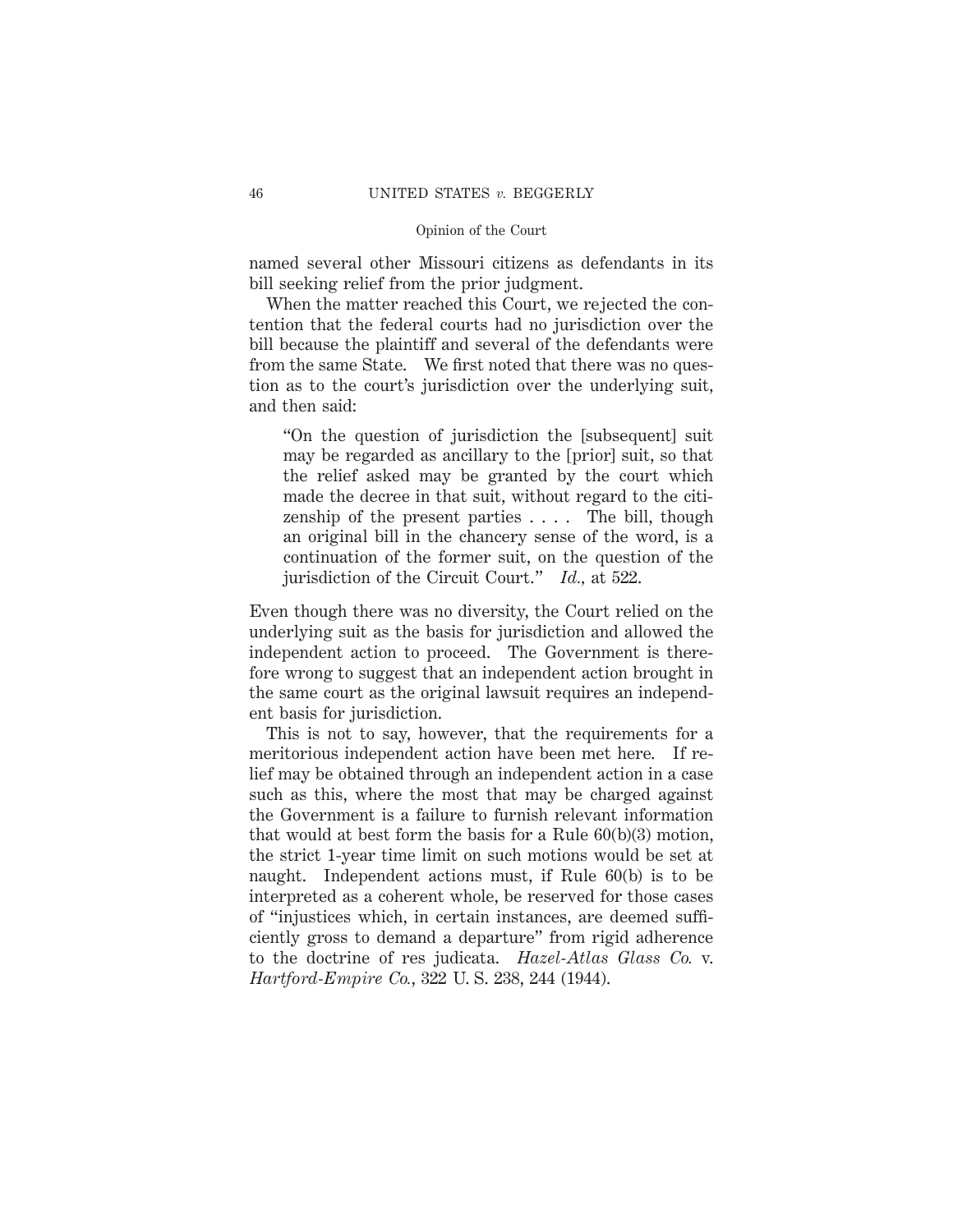Such a case was *Marshall* v. *Holmes,* 141 U. S. 589 (1891), in which the plaintiff alleged that judgment had been taken against her in the underlying action as a result of a forged document. The Court said:

"According to the averments of the original petition for injunction . . . the judgments in question would not have been rendered against Mrs. Marshall but for the use in evidence of the letter alleged to be forged. The case evidently intended to be presented by the petition is one where, without negligence, laches or other fault upon the part of petitioner, [respondent] has fraudulently obtained judgments which he seeks, against conscience, to enforce by execution." *Id.*, at 596.

The sense of these expressions is that, under the Rule, an independent action should be available only to prevent a grave miscarriage of justice. In this case, it should be obvious that respondents' allegations do not nearly approach this demanding standard. Respondents allege only that the United States failed to "thoroughly search its records and make full disclosure to the Court" regarding the Boudreau grant. App. 23. Whether such a claim might succeed under Rule 60(b)(3), we need not now decide; it surely would work no "grave miscarriage of justice," and perhaps no miscarriage of justice at all, to allow the judgment to stand. We therefore hold that the Court of Appeals erred in concluding that this was a sufficient basis to justify the reopening of the judgment in the *Adams* litigation.4

The Court of Appeals did not, however, merely reopen the *Adams* litigation. It also directed the District Court to quiet title to the property in respondents' favor. The Court of Appeals believed that the QTA, 28 U. S. C. § 2409a, provided jurisdiction to do this. The QTA permits "plaintiffs

<sup>&</sup>lt;sup>4</sup>We therefore need not address the additional requirement that evidence of the Boudreau grant would have changed the outcome of the original action. See, *e. g., Pickford* v. *Talbott,* 225 U. S. 651, 657 (1912).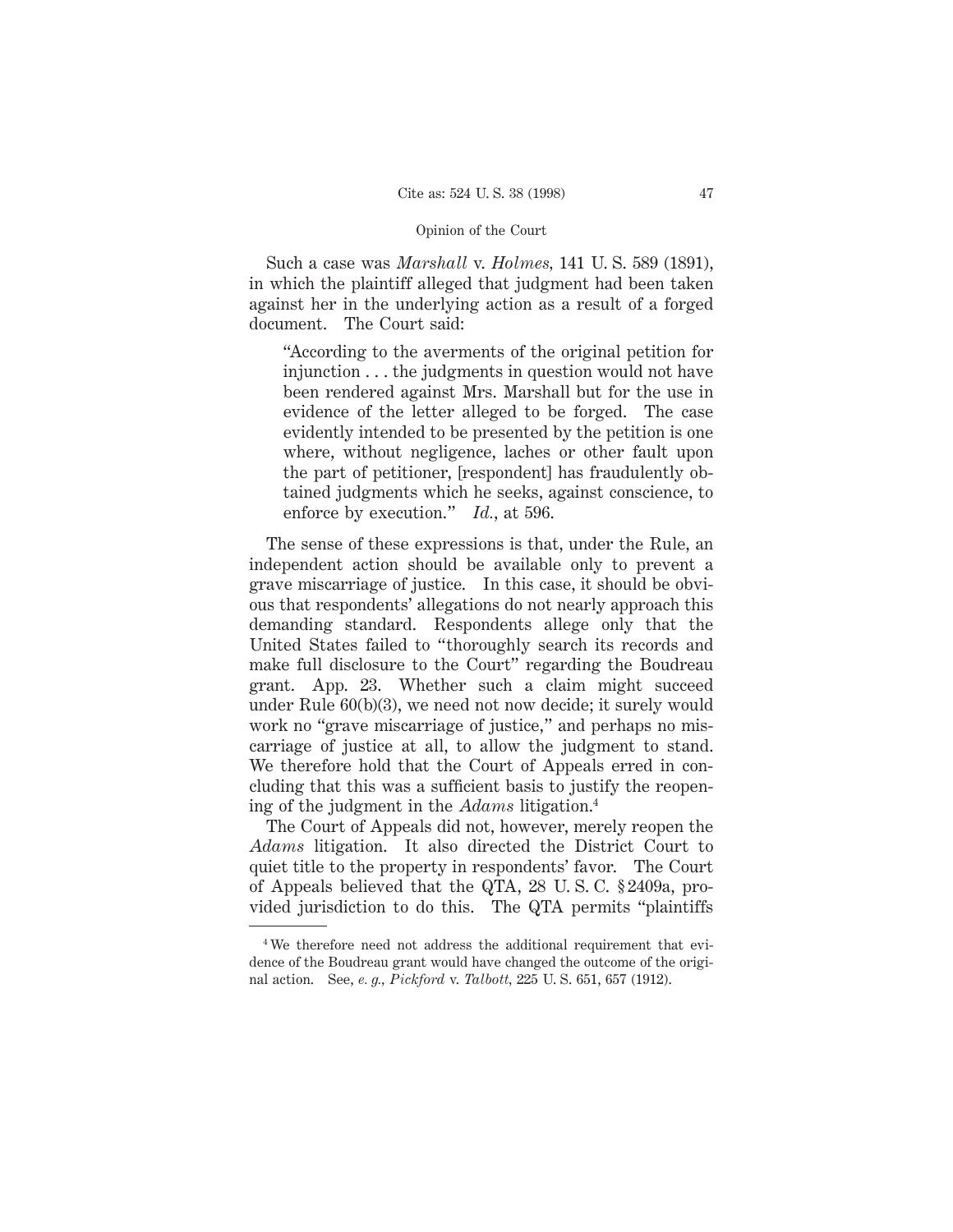to name [the United States] as a party defendant in civil actions to adjudicate title disputes involving real property in which the United States claims an interest." *Block* v. *North Dakota ex rel. Board of Univ. and School Lands,* 461 U. S. 273, 275–276 (1983). The QTA includes an express 12-year statute of limitations, which begins to run from the date upon which the plaintiff's cause of action accrued. An action under the QTA "shall be deemed to have accrued on the date the plaintiff or his predecessor in interest knew or should have known of the claim of the United States."  $§ 2409a(g).$ 

The Court of Appeals acknowledged that the Beggerlys had known about the Government's claim to the land since at least 1979, more than 12 years before they filed this action in 1994. It concluded that the suit was not barred, however, because the QTA's statute of limitations was subject to equitable tolling, and that, "in light of the diligence displayed by the [respondents] in seeking the truth and pursuing their rights," equity demanded that the statute be tolled in this case. 114 F. 3d, at 489. In our view, the Court of Appeals was wrong in deciding that equitable tolling is available in a QTA suit.

Equitable tolling is not permissible where it is inconsistent with the text of the relevant statute. *United States* v. *Brockamp,* 519 U. S. 347 (1997). Here, the QTA, by providing that the statute of limitations will not begin to run until the plaintiff "knew or should have known of the claim of the United States," has already effectively allowed for equitable tolling. See *Irwin* v. *Department of Veterans Affairs,* 498 U. S. 89, 96 (1990) ("We have allowed equitable tolling in situations where the claimant has actively pursued his judicial remedies by filing a defective pleading during the statutory period, or where the complainant has been induced or tricked by his adversary's misconduct into allowing the filing deadline to pass"). Given this fact, and the unusually generous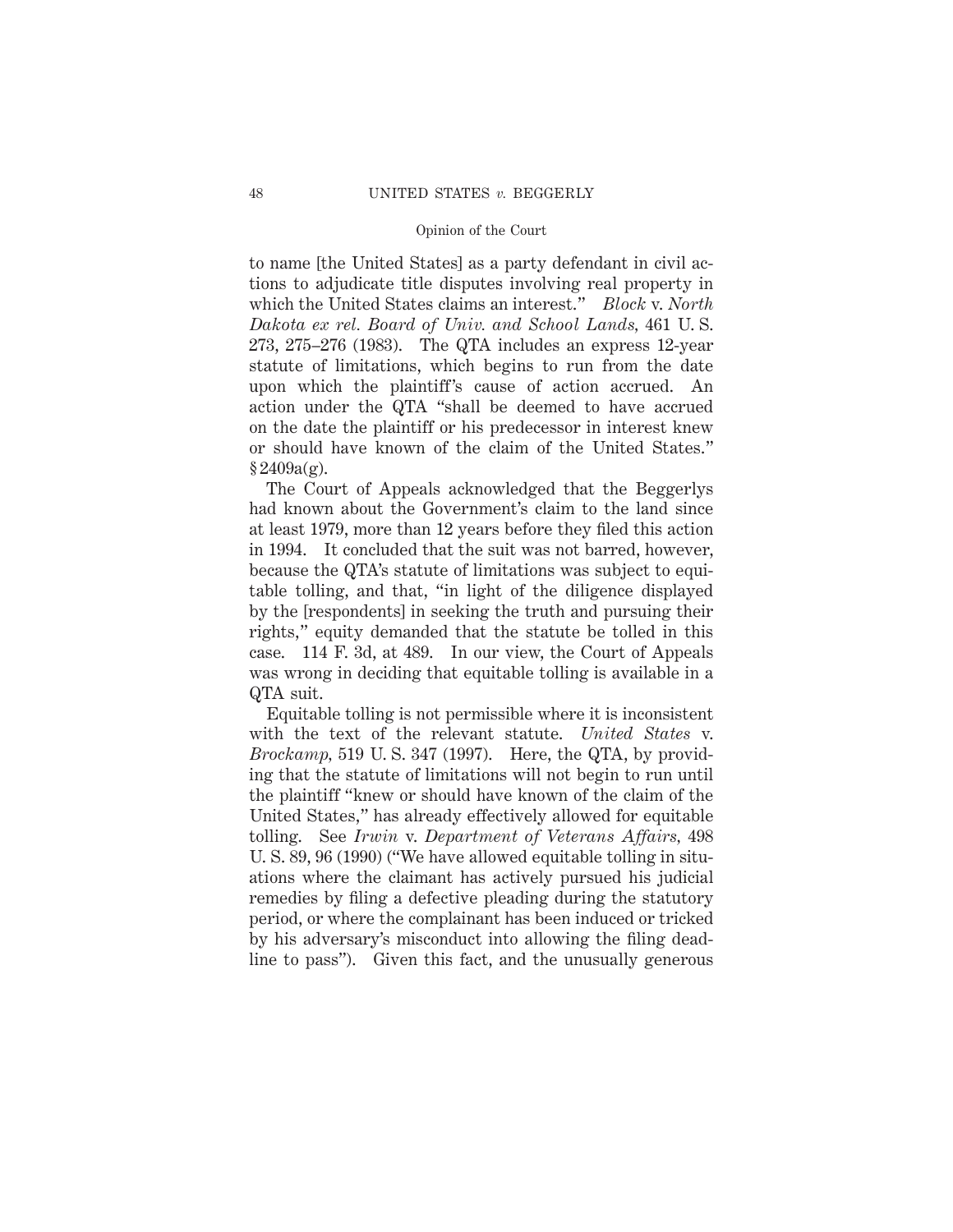# STEVENS, J., concurring

nature of the QTA's limitations time period, extension of the statutory period by additional equitable tolling would be unwarranted. This is particularly true given that the QTA deals with ownership of land. It is of special importance that landowners know with certainty what their rights are, and the period during which those rights may be subject to challenge. Equitable tolling of the already generous statute of limitations incorporated in the QTA would throw a cloud of uncertainty over these rights, and we hold that it is incompatible with the Act.

The judgment of the Court of Appeals is therefore reversed, and the case is remanded for further proceedings consistent with this opinion.

*It is so ordered.*

JUSTICE STEVENS, with whom JUSTICE SOUTER joins, concurring.

As the Court correctly observes, the text of the Quiet Title Act, 28 U. S. C. § 2409a(g), expressly allows equitable tolling by providing that the statute of limitations will not begin to run until the plaintiff or the plaintiff's predecessor "knew or should have known of the claim of the United States." Because the Beggerlys were aware of the Government's claim more than 12 years before they filed this action, the Court correctly holds that there is no basis for any additional equitable tolling in this case. We are not confronted with the question whether a doctrine such as fraudulent concealment or equitable estoppel might apply if the Government were guilty of outrageous misconduct that prevented the plaintiff, though fully aware of the Government's claim of title, from knowing of her own claim. Those doctrines are distinct from equitable tolling, see 4 C. Wright & A. Miller, Federal Practice and Procedure § 1056 (Supp. 1998); cf. *United States* v. *Locke,* 471 U. S. 84, 94, n. 10 (1985) (referring separately to estoppel and equitable tolling), and conceivably might